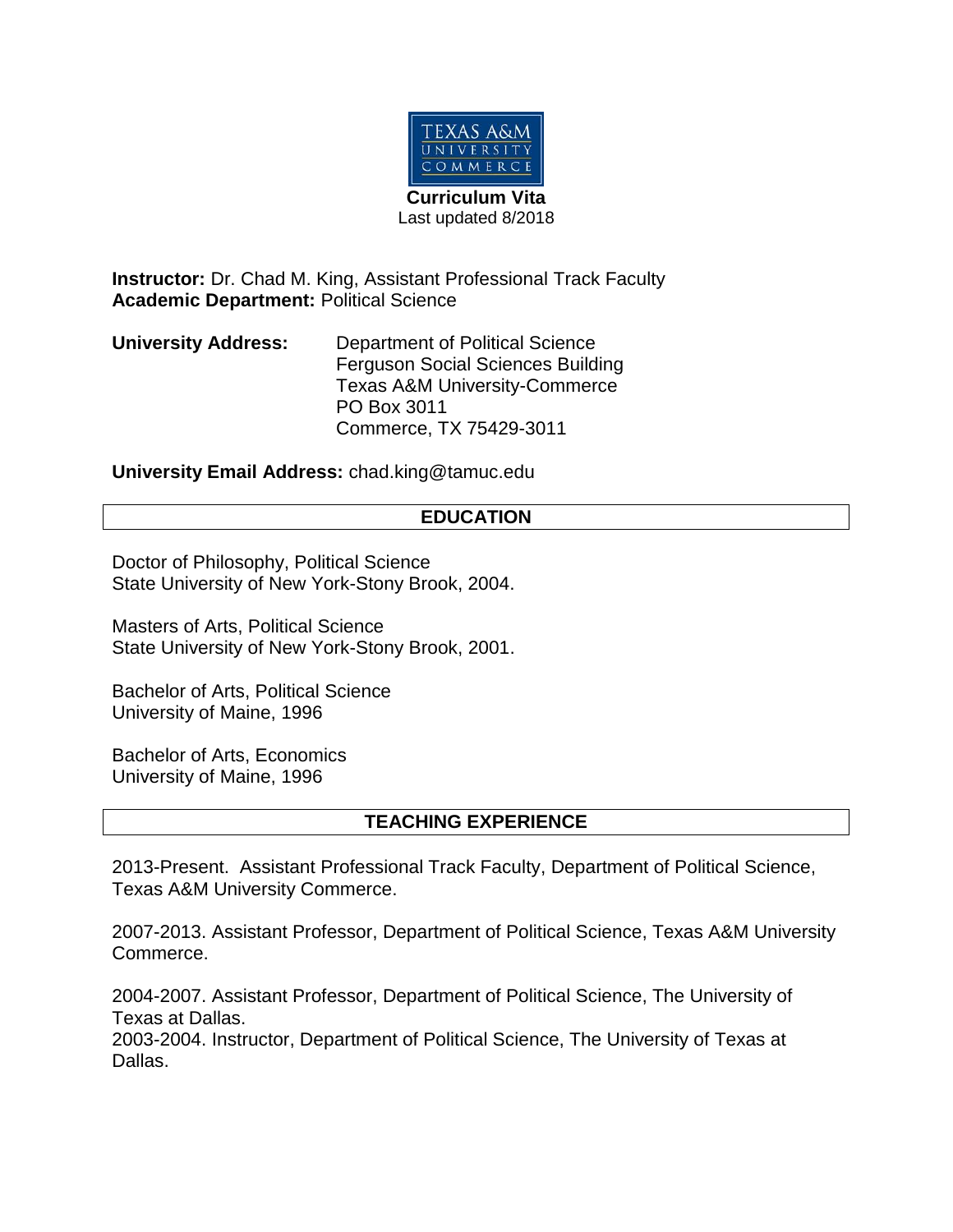2000-2002. Instructor, Department of Political Science, State University of New York at Stony Brook.

1998-2000, 2002-2003. Research Assistant. Department of Political Science, State University of New York at Stony Brook.

1996-1997, Graduate Assistant, Department of Political Science, University of New Hampshire.

1994-1996, Teaching Assistant, Department of Economics, University of Maine.

## **PUBLICATIONS**

*Robinson, Scott, Carla M. Flink, and Chad M. King. (2014.) "Organizational History and Budgetary Punctuations." Journal of Public Administration Research and Theory. 24: 459-473.*

*King, Chad. M. (2007). Strategic Selection of Legal Instruments on the U.S. Supreme Court. American Politics Research, 35, 621-642.*

## **COURSES TAUGHT & AREAS OF TEACHING EXPERIENCE**

## **Courses Taught**

American Political Institutions Civil Rights and Civil Liberties Congressional Politics Constitutional Law Introduction to Political Science Introduction to Public Policy Introduction to Research Methods Introduction to Statistics for Public policy (Graduate) Intermediate Statistics for Public policy (Graduate) Paralegal Internship Political Economy Politics of the Judicial Process Principles of United States and Texas Government Principles of United States and Texas Government: Institutions and Policies Seminar in American Political Institutions (Graduate)

## **Areas of Teaching Interest**

American Politics: Congress, Bureaucracy, Political Institutions, Public Policy Public Law: Constitutional Law, Civil Liberties, Judicial Politics and Process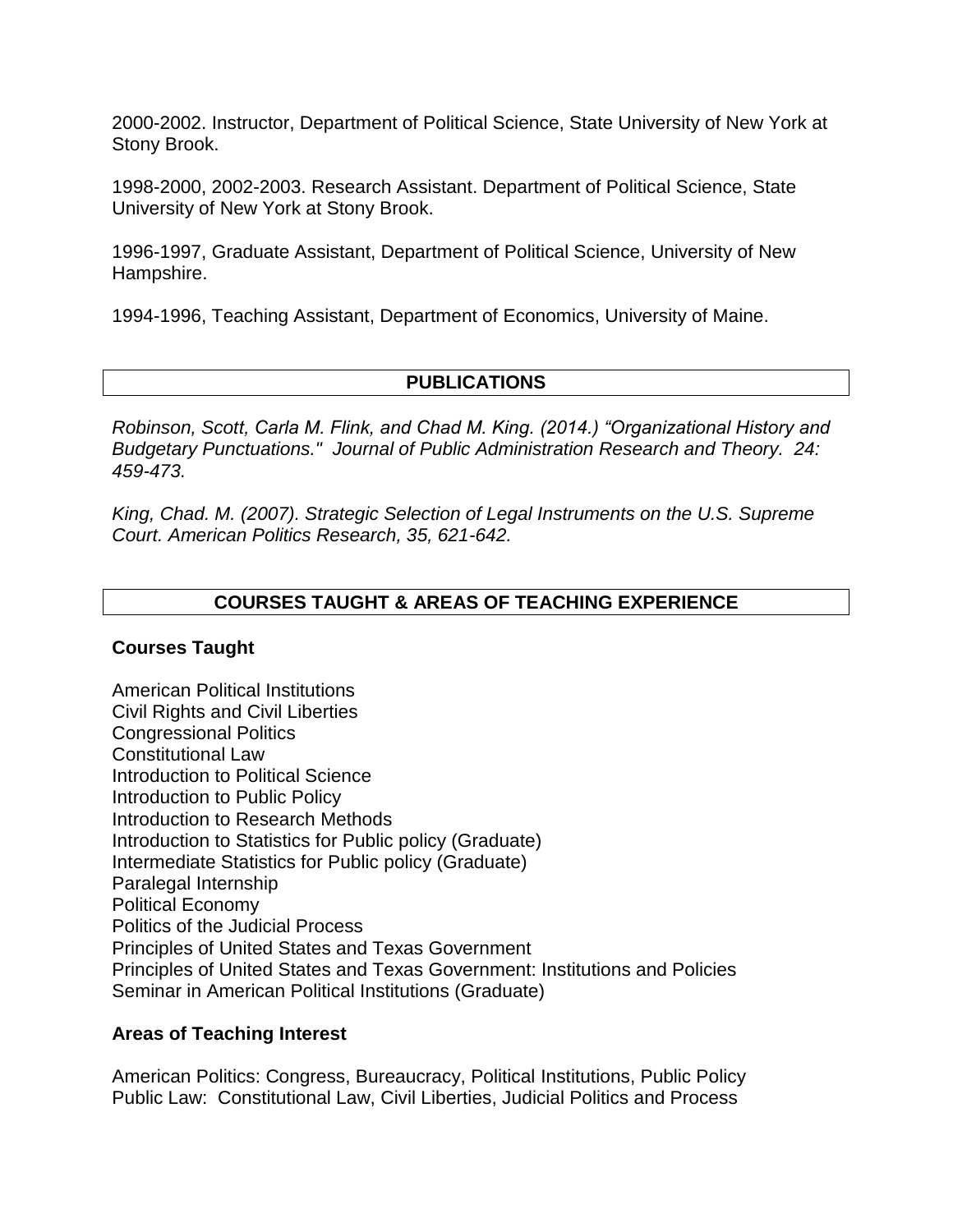Research Methods: Data Analysis, Research Design

## **CONFERENCE PARTICIPATION**

## *Conference Presentations*

King, Chad, M. 2014. "Congressional Budgetary Politics and the US Supreme Court". Presented at the Annual Meeting of the Midwest Political Science Association, Chicago, IL.

Robinson, Scott, Carla M. Flink, and Chad M. King. 2013. "Organizational History and Budgetary Punctuations." Presented at the Annual Meeting of the Midwest Political Science Association, Chicago, IL.

Skaggs, Sheryl and Chad M. King. 2006. "The Impact of Class Action Lawsuits, Federal Court Context, and Societal Pressures on African American Access to Management." Paper presented at the Annual Meeting of the American Sociological Association, August 2006, Montreal, Quebec.

King, Chad M., 2006. "Modeling Decision Making on the United States Tax Court." Paper presented at the Annual Meeting of the Midwest Political Science Association, April 2006, Chicago, IL.

King, Chad M., 2006. "Decision Making on the United States Tax Court." Paper presented at the Annual Meeting of the Midwest Political Science Association, April 2005, Chicago, IL.

King, Chad M. 2004. "Examining Judicial Choice of Legal Doctrine as Strategic Behavior." Paper presented at the Annual Meeting of the Southern Political Science Association, January 2004. New Orleans, LA.

King, Chad M. 2004. "Modeling Success of Federal Agencies Before the U.S. Supreme Court." Paper presented at the Annual Meeting of the Southern Political Science Association, January 2004, New Orleans, L.A.

#### *Conference Chair/Discussant*

Panel Discussant, "Disentangling Law and Politics in Judicial Decision Making." Annual Meeting of the Midwest Political Science Association, April 2006, Chicago, IL.

Panel Chair and Discussant, "The Supreme Court: Parsing the Vote." Annual Meeting of the Midwest Political Science Association, April 2005, Chicago, IL.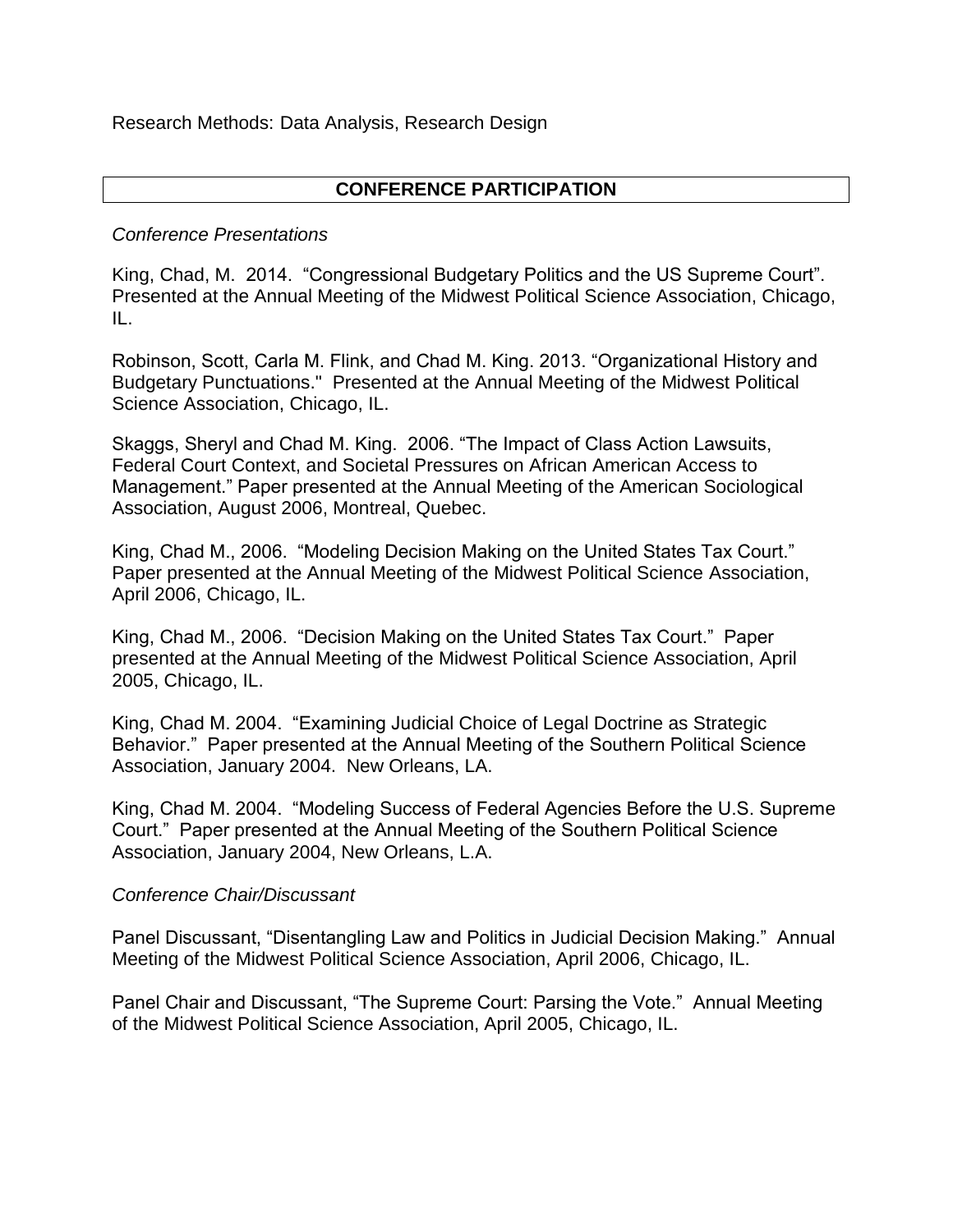Panel Discussant, "The Third Horse: The Courts in the American Political System." Annual Meeting of the Southern Political Science Association, January 2005. New Orleans, LA.

Panel Discussant. "New Perspectives on United States Supreme Court Decision Making." Annual Meeting of the Midwest Political Science Association, April 2004, Chicago, IL.

Panel Chair and Discussant, Annual Meeting of the Southern Political Science Association, January 2004, New Orleans, L.A.

### **UNIVERSITY SERVICE**

#### *Department Service*

Assistant Professor of Asian History Search Committee Member, Department of History, (2008-9)

Assistant Professor of Latin American Politics Search Committee Member, Department of Political Science, (2009-10).

Assistant Professor of American Politics Search Committee Member, Department of Political Science, (2011-12).

Assistant Professor of International Relations Search Committee Member, Department of Political Science, (2014-15).

Assistant Professor of International Relations Search Committee Member, Department of Political Science, (Fall 2016).

Assistant Professor of International Law and Organizations Search Committee Chair, Department of Political Science, (Spring 2017).

Departmental Curriculum Change Committee, Chair and Member. (Fall 2012-Present)

Departmental Planning and Assessment Team, Committee Member (September 2009 - Present).

Faculty Mentor to First Year Faculty Member Dr. Jangsup Choi, (Fall 2012-2013) Guest Speaker, TAMU-Commerce Constitution Day Panel Participant, TAMU-Commerce Constitution Day Panel Participant. (2007).

Guest Speaker, TAMU-Commerce Constitution Day Panel Participant, TAMU-Commerce Constitution Day Panel Participant. (2008).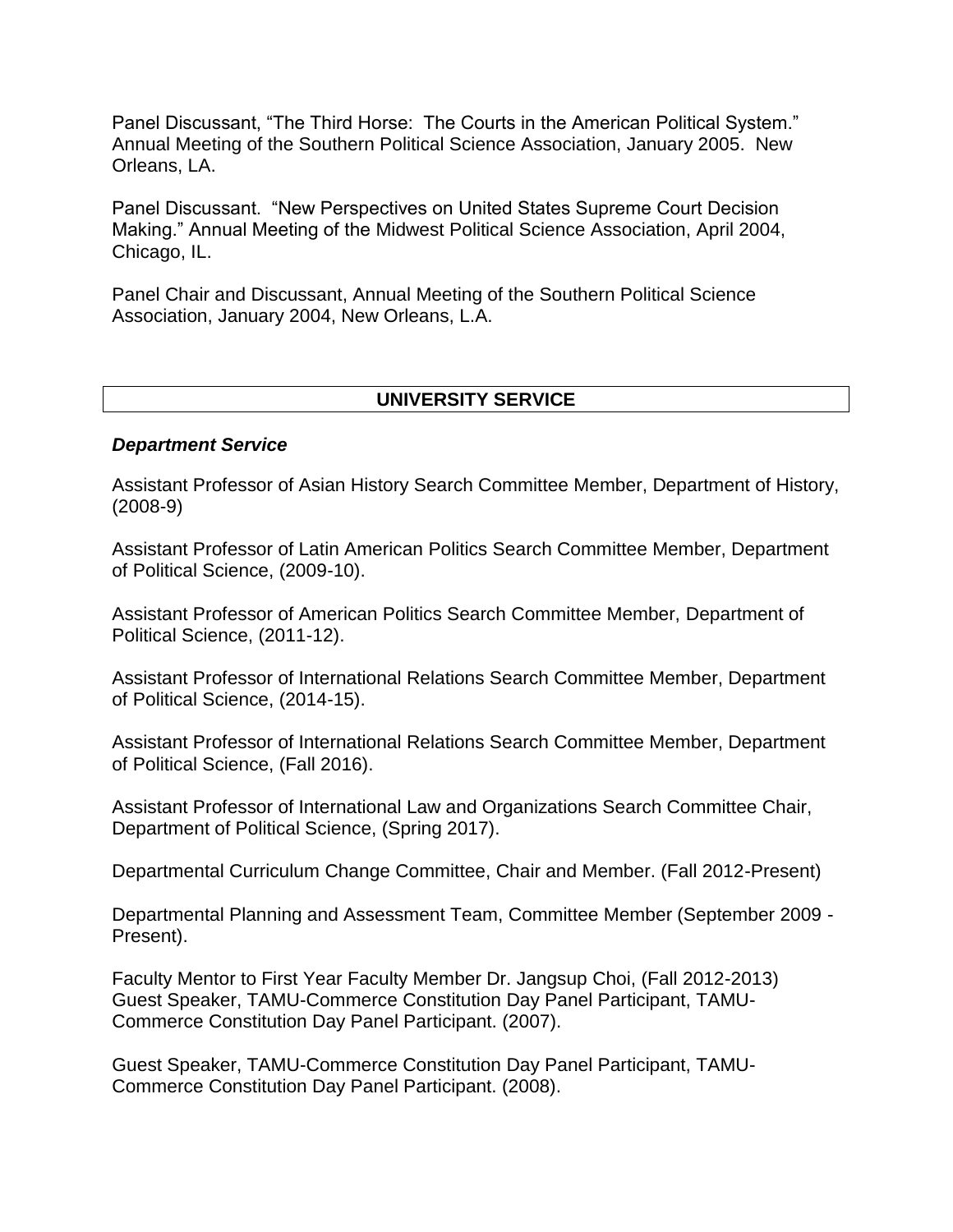Paralegal Studies Internship Coordinator, (2008)

Political Science Department's Library Representative, Political Science

Program Coordinator, Paralegal Studies Coordinator. (2007-8).

University Pre Law Advisor, (2007-8).

## *College Service*

College of Humanities, Social Sciences, and Arts, Member, Center for Faculty Excellence and Innovation Advisory Committee, (Fall 2014-Present)

College of Humanities, Social Sciences, and Arts, "Statistics Working Group", (2012-13)

College of Humanities, Social Sciences, and Arts, Curriculum Change Committee, (2012-Present)

## *University Service*

Faculty Senator, Texas A&M University-Commerce, (August 2010 - Present).

President-Elect of the Faculty Senate, Texas A&M University-Commerce (2015-2016)

President of the Faculty Senate, Texas A&M University-Commerce (2016-2018)

Participant, University's "Authentic Student Portrait" Video profile series for Student Chris Baylor. Video available at http://www.tamuc.edu/aboutUs/ourStudents/BaylorChris/default.aspx

Participant, University's "Dr. Chad King, Texas A&M University-Commerce, Faculty Profile" Video available at [http://www.youtube.com/watch?feature=player\\_embedded&v=HiFfvVhWd50](http://www.youtube.com/watch?feature=player_embedded&v=HiFfvVhWd50)

Search Committee Member, Associate Vice President for Advancement, Spring 2017

# *Service to Professional Organizations (Last Seven Years)*

Grant Proposal Referee for the National Science Foundation (2 Proposals)

Journal Referee

*American Politics Research*

## *Service at The University of Texas at Dallas*